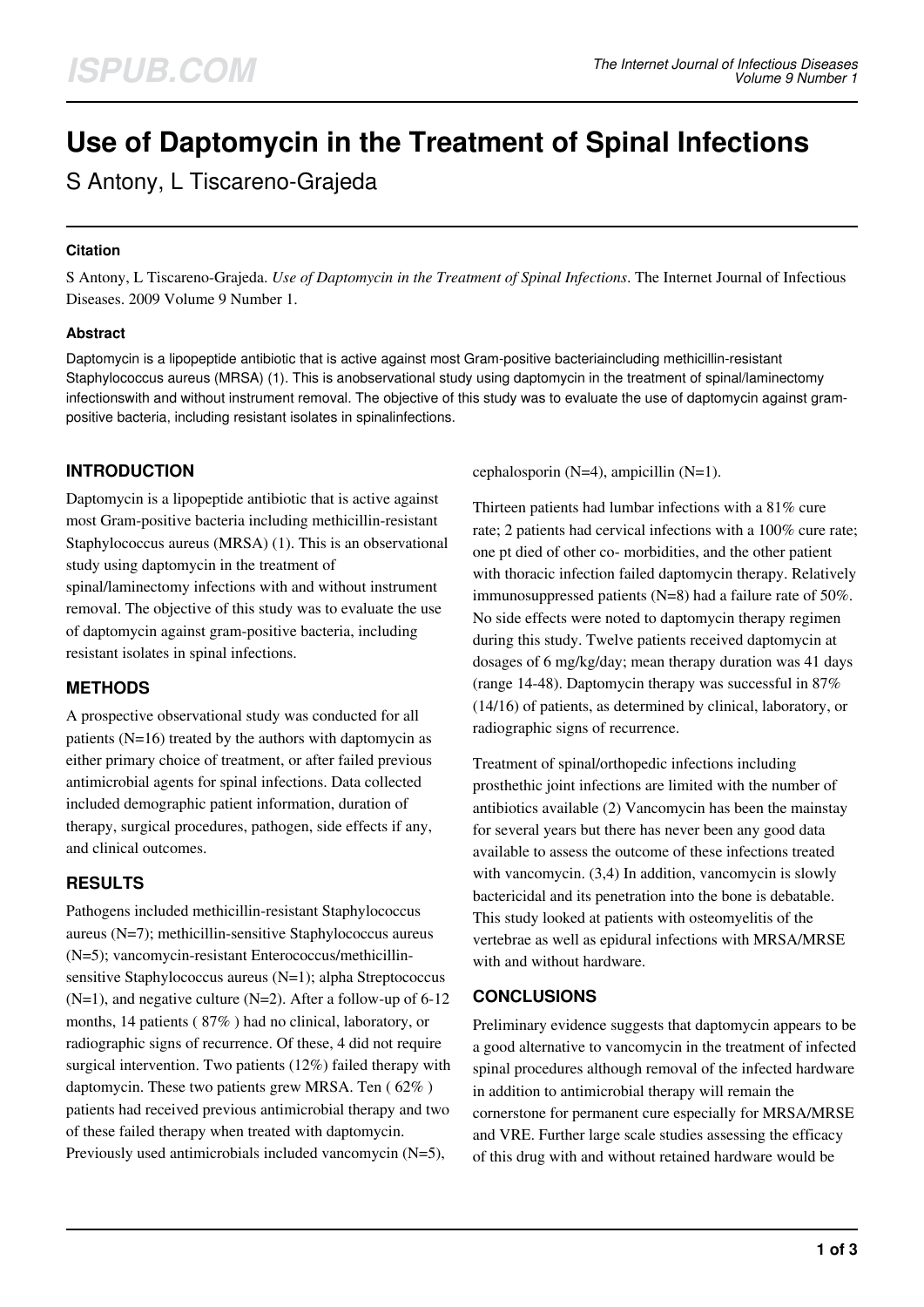useful.

#### **References**

1. Carpenter CF, Chambers HF. Daptomycin: another novel agent for treating infections due to drug-resistant Grampositive pathogens. Clin Infect Dis 2004;38:994–1000. 2. Widmer AF. New developments in diagnosis and treatment of infection in orthopedic implants. Clin Infect Dis 2001;33(suppl 2):S94-S106.

3. Bernard L, Hoffmeyer P, Assal M, et al. Trends in the

treatment of orthopedic prosthetic infections. J Antimicrob Chemother 2004;53:127–29.

4. Mader JT, Adams K. Comparative evaluation of daptomycin (LY146032) and vancomycin in the treatment for experimental methicillin-resistant Staphylococcus aureus osteomyelitis in rabbits. Antimicrob Agents Chemother 1989;33:689–92.

5. Salgado CD, Dash S, Cantey JR, et al. Higher risk of failure of methicillin-resistant Staphylococcus aureus prosthetic joint infections. Clin Orthop Relat Res 2007;461:48-53.